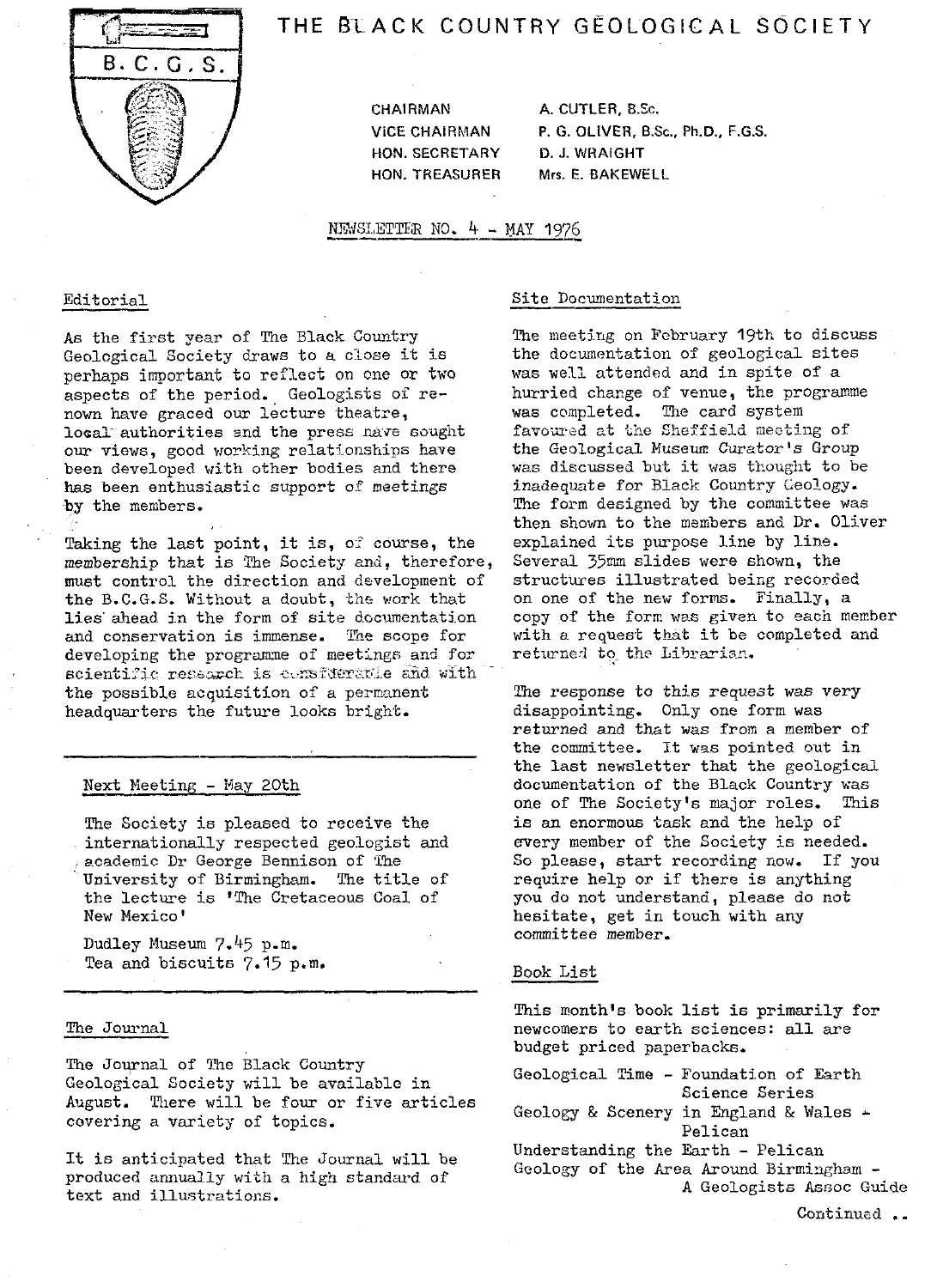Fossils - A Little Guide in Colour Old Red Sandstone Fishes - Shropshire County Museum The Story of the Earth - Geological Museum Volcanoes - Geological Museum

FIELD MEETING - SUNDAY MARCH 14th

## Margaret Oliver gives the following account

# CLARE'S LANE & OLD PARK COLLIERIES TELFORD

A group of about twenty braved the cold and mist for the visit to Telford, ever hopeful that the sun or some other interesting specimen might expose itself during the course of the day.

We were met at Clare's Lane Colliery by two N.C.B. geologists who gave a concise talk about the site and the main purposes behind the operations here. The working of these Coal Measures has a dual purpose:-

## a) Coal Extraction

There are five seams of up to 40 cms in thickness which are expected to yield about  $\frac{1}{4}$  million tons. This amount is small compared with other sites but coal extraction is not the primary purpose.

## b) Removel of Old Workings to a depth of about 50 din)  $\frac{10}{10}$

This primary objective is to ensure that the land will be safe for future building by Telford Corporation. We could see the marked contrast between the care taken over backfilling and compacting in the opencast methods and the laissez faire attitude of the 'old' miners who left behind them a maze of unchartered workings and shafts. pit props were visible on the walls.

At the bottom of the quarry is the Little Flint seam which was being cleared for removal by mechanical shovels. Great care is taken to remove as much of the overlying rock as possible, to the extent of brushing the surface, to ensure a low ash content.

The massive sandstones overlying this basal seam provided a happy home for fossil hunters, yielding various plant remains.

At Old Park Colliery we were shown the washout in the Blackstone Seam which causes it to have an uneven surface and fade out. The overlying unconformable shales were very friable but rich in plant remains. A siderite nodule was brought to our attention and on trying to acquire a sample we found out how hard it was  $-$  this is also a problem faced by the drilling equipment and great care is taken to try and remove them since they can cause extensive damage.

## BLISTS HILL OPEN AIR MUSEUM

Terry Bond helped our appreciation of the exhibits here by his short talks. This museum provided an ideal link between geology and economic history of the area. Coal, iron ore and fireclay were extracted from this site and the remains of blast furnaces and brick works can still be seen. The finished products and raw materials were transported on the Shropshire Canal in iron barges which could be moved on rails via the incline plane to the River Severn.

We had a superb demonstration of a steam engine winding a cage in one of the old shafts - in this modern age of plastics and fragility we felt very aware of the power of these old machines.

# POUK HILL

 $\mathcal{I}$ 

The northern end of the site is to be filled with domestic refuse beginning in November and The County Council is now ready to build a roadway into the quarry. The Society has had a number of discussions with West Midlands and the latter have agreed to the recording and collection of specimens before November.

The visit to the site on Sunday 2nd May was to begin the recording of the parts of the quarry threatened by the roadway. Photographs were taken in this area, showing the excellent examples of spheroidal<sup>®</sup> weathering and stages of extrusions with amygdaloidal layers.

The programme over the next few months is likely to be concerned with further photography, site descriptions, detailed sampling, structural data and the possibility of exposing new sections at the southern end of the quarry. It is highly likely that sufficient data will be produced over the next two years to enable publication of The Society's work.

#### MUCKLOW HILL

Constructional work on the north side of Mucklow Hill, Halesowen, has resulted in an excellent exposure of Upper Coal Measures. The Halesowen Beds and Etruria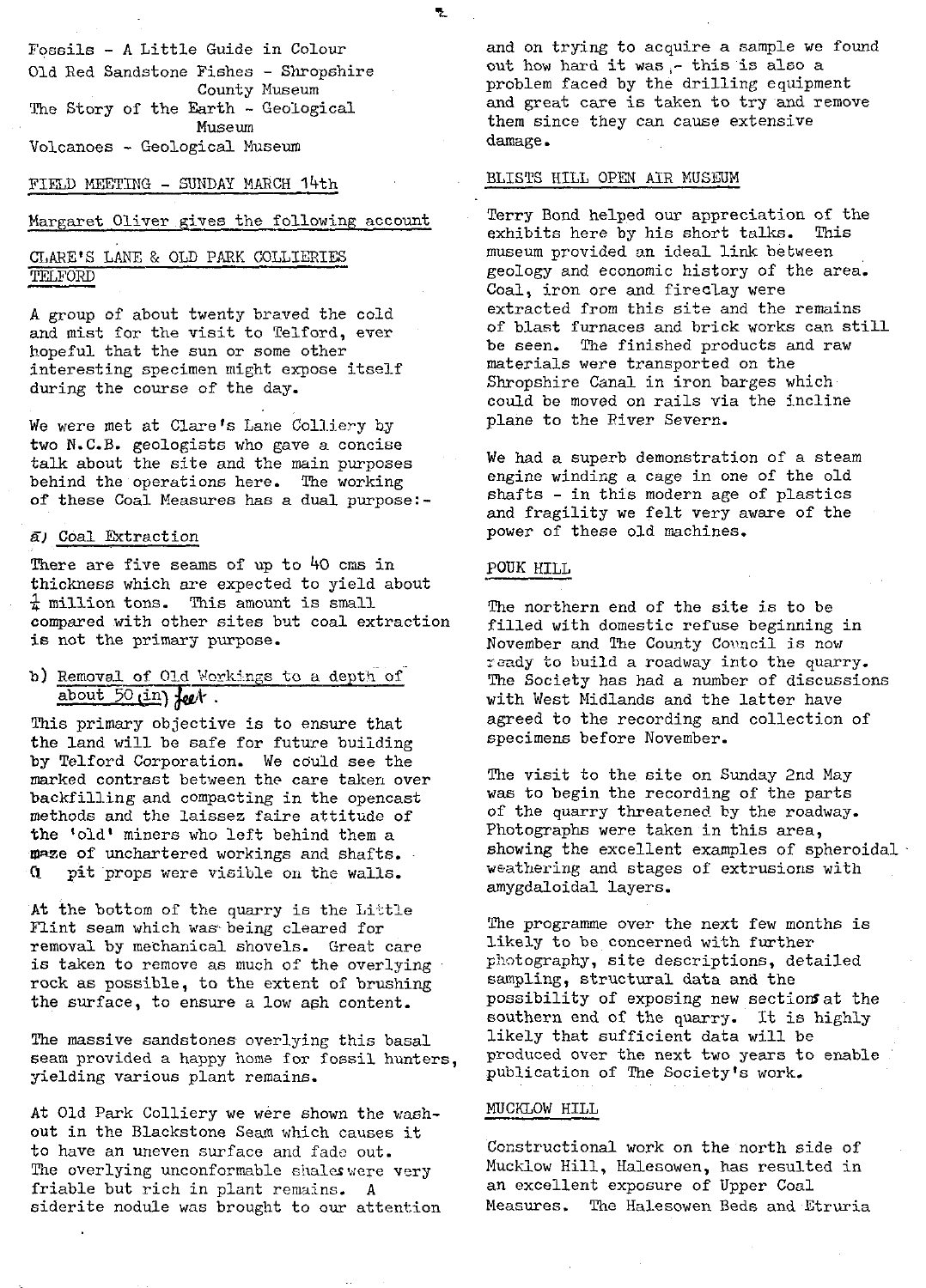Marl are represented, with an unconformity readily observed between them. Lithologies are variable and faulting is present. The site has been surveyed by a few members and it appears that this exposure is the only one of its kind in the Black Country. The importance of the site is obvious and further visits are necessary. Dudley Metropolitan District Council are aware of The Society's interest in this exposure.

## Membership

Readers are remined that membership fees are now overdue. An application form was included in the February Newsletter. The Honorary Secretary can be contacted at

Bilston 46717

for further information.  $\frac{1}{\sqrt{N}}$ Events

June 26th/27th (including the evening of 25th). 'The Geology of the Mendips Area'. A weekend field meeting to a number of localties in the Mendips. Local geologists will lead some of the excursions. Accommodation can be arranged if required or alternatively the Hon. Sec. has copies of a hotel list. Please beek before or at the May 20th meeting.

July 18<sup>t</sup> Field meeting. 'The Geology of the Eastern Boundary Fault'. Leader Peter Whitehead. Meet at The Royal Oak Inn, corner of Winterley Lane and Bosty Lane, Daw End (Rushall) G.R. SKO34005. Time 10.00 a.m. Bring a packed lunch.

Au<sup>2</sup>st 22nd. Field meeting. Dudley Canal Twiel by rarrowboat (cost 50p) and Wrens Nest. Please book early, everyone welcome. Bring a packed lunch. Meeting point will be announced in the August Newsletter.

September 23rd. Dr. P. Toghill will talk about 'Conserving Shropshire's Geology'. No doubt The Society Will benefit considerably from this meeting.

October 16th. A day trip by coach to London's Geological Museum. Time and place to be announced later. Please book early.

Mid-November. Social evening. The form of this has not yet been decided but it is hoped that a well supported and informal 'get--together' can be arranged.

Any Ideas?

December 9th. 'The History of Tectonics' by Doug Bedson.

## THE ANNUAL GENERAL MEETING 29th April 1976

20 members attended the first A.G.M. of The Society at Dudley Museum. The minutes of the Inaugral Meeting were a very full account, since it was one way in which the formation of The Society could be documented.

The statement of accounts was presented by Eileen Bakewell who referred to various parts cf the statement including the cost of stationery, postage and the Christmas Social. Eileen also referred to the 'Liquid Assets' amounting to £17.10 left over from the Christmas Social an now slowly maturing in the Chairman's house.

The Annual Report, prepared by the Committee and read by the Chairman, Alan Cutler, gave a summary of the year's work and activities with particular reference to, aspects of conservation and recording at Pouk Hill, Mucklow Hill and the Traffic Island at Halesowen. The possibility of helping the Nature Conservancy with restorative work at Wrens Nest was also mentioned and further information about this will become available at a later date...

In his report, the Secretary mentioned the work undertaken by the Committee during the year. This included monthly Committee meetings, deciding on the forthcoming' programme and discussion about the various sites with a view to recording and conservation.

During the meeting the Officers and Committee were all re-elected to their present positions

| Chairman       | - A. Cutler, B.Sc.                       |
|----------------|------------------------------------------|
| Vice-Chairman  | - P.G. Oliver, Ph.D., F.G.S.             |
| Hon. Secretary | $-D. J.$ Wraight                         |
| Hon. Treasurer | - Mrs. E. Bakewell                       |
|                | Committee Members - Mrs. M. Oliver, B.A. |
|                | T. Bond                                  |

D. Bedson

# Book Review (The Terry Bond Spot)

It may be expressing a rather narrow point of view but my idea of a Geological disaster is no one turning up to one of our